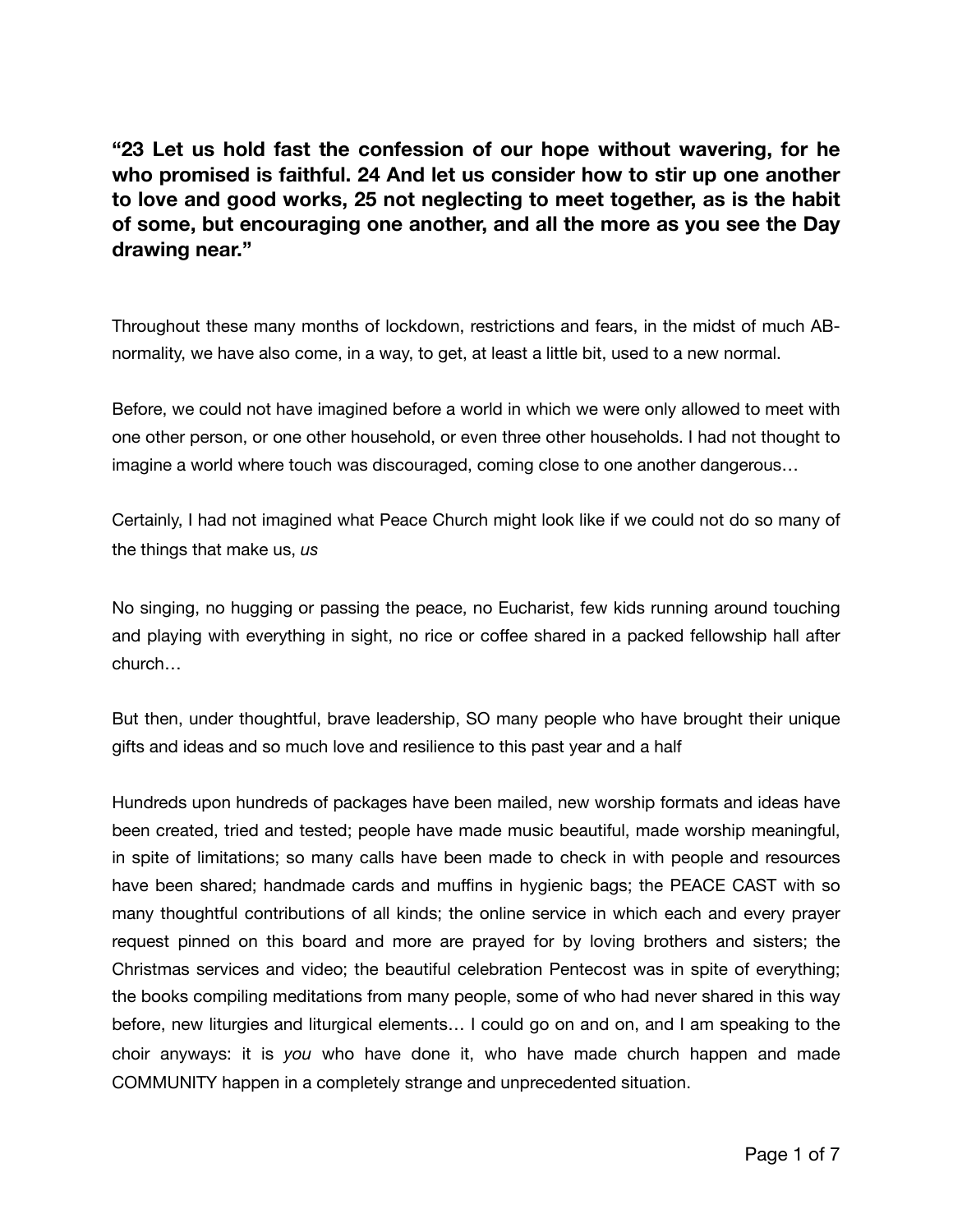I just wanted to talk about this today, because as I was reflecting on community in life today, I felt nearly moved to tears with gratitude thinking about all of this.

As much work and effort —through frustration and ever-changing policies and situations was put into doing things safely, as many things as it meant *sacrificing —* and don't get me wrong, I've missed some of those things profoundly — *but* nevertheless, this space remained, in many different formats, and for many of us it was one of the only spaces that remained a consistent source of gathering, of community, of spiritual renewal. Peace Church remained a set apart, beautiful, holy space and time amidst a crazy world and crazy year-plus.

I am saying all of this, because, as I was reflecting on the word community, I asked myself:

## *what has COVID and all that it has brought with it, taught me about the meaning of community and concept and experience of gathering?*

We are so lucky and privileged here in Germany that enough people are starting to have access to the vaccine that we are seeing infection and death rates dropping, and life slowly but surely starting to look more 'normal' again for the time being…

With that comes so much to celebrate and sort of this feeling of a collective sigh of relief... And at the same time, there are other things which we aren't used to anymore: traffic jams, and commuting to work for some people, suddenly invitations to social events or plans for travel, etc. and realizing, maybe some of us have gotten used to a different pace than we had prelockdown, etc..

I have seen a lot of people reflecting on this: what aspects of our old 'normal' do we want to return to, and what could, perhaps, be permanently left behind?

what new things have we learned that we could incorporate as we rebuild a less-coronadominated life?

As we gradually are allowed to *gather* again, and to participate more in community in physical, rather than digital, formats, what do we want that to look like?

—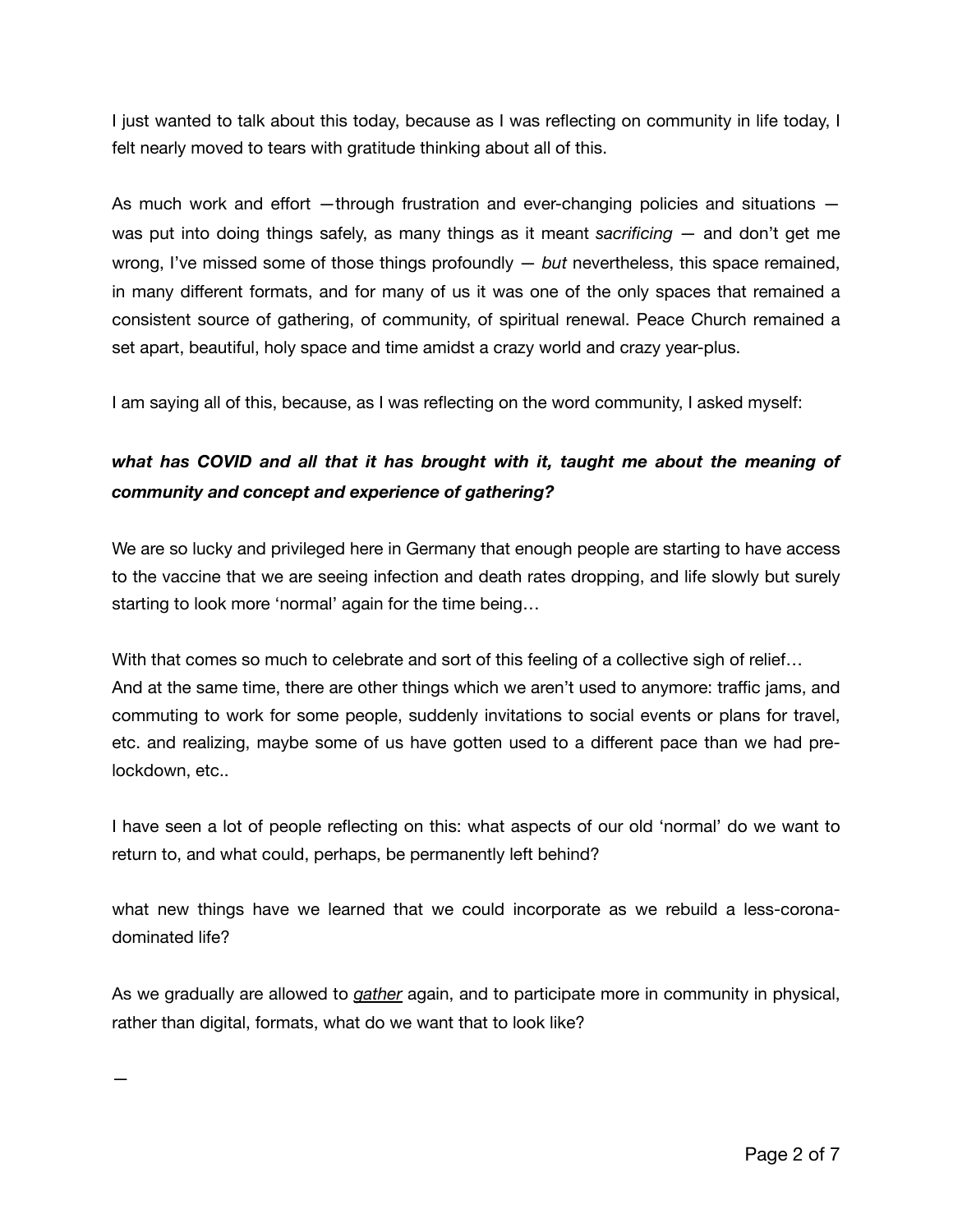I feel I have learned a lot from the creative community that emerged from Peace Church, and want to talk about this Sunday evening service for a few moments, specifically

A great deal l of thoughtfulness was put into this gathering: it is something special; something that could only have emerged in this specific community, and in the particular circumstance that we found ourselves - with its unique limitations and opportunities ..

Those who planned this service thought about the unique time we are in: what are ways we can participate in communal worship without being able to eat bread and drink juice like we normally would for Communion?

lighting candles are a way we can do that

What are ways we can enjoy worshipful music together without being able to have a choir, or hymn books, or for awhile there, not even being able to sing?

What are words that fit this time, this space, these people, our image of God, the kind of prayers and encouragement we want to take in to the week with us, etc…?

These are just some of the thoughts that go into creating a meaningful liturgy.

This let me to reflect more generally on the meaning of *liturgy* The dictionary defines the word liturgy, in the religious sense, as a 'form for public worship.'

The word 'form' stood out to me here.

I thought about the word 'Backform', in German — a baking dish that gives the shape to your bread, muffins, quiche or whatnot

Or the word Platform — whether it be physical or digital — as a place where things are shared, where people meet…

The *form* in both of these senses, is necessary for the good stuff to occur…

The form isn't the *point,* but it is what makes possible whatever magic will occur in or on that form…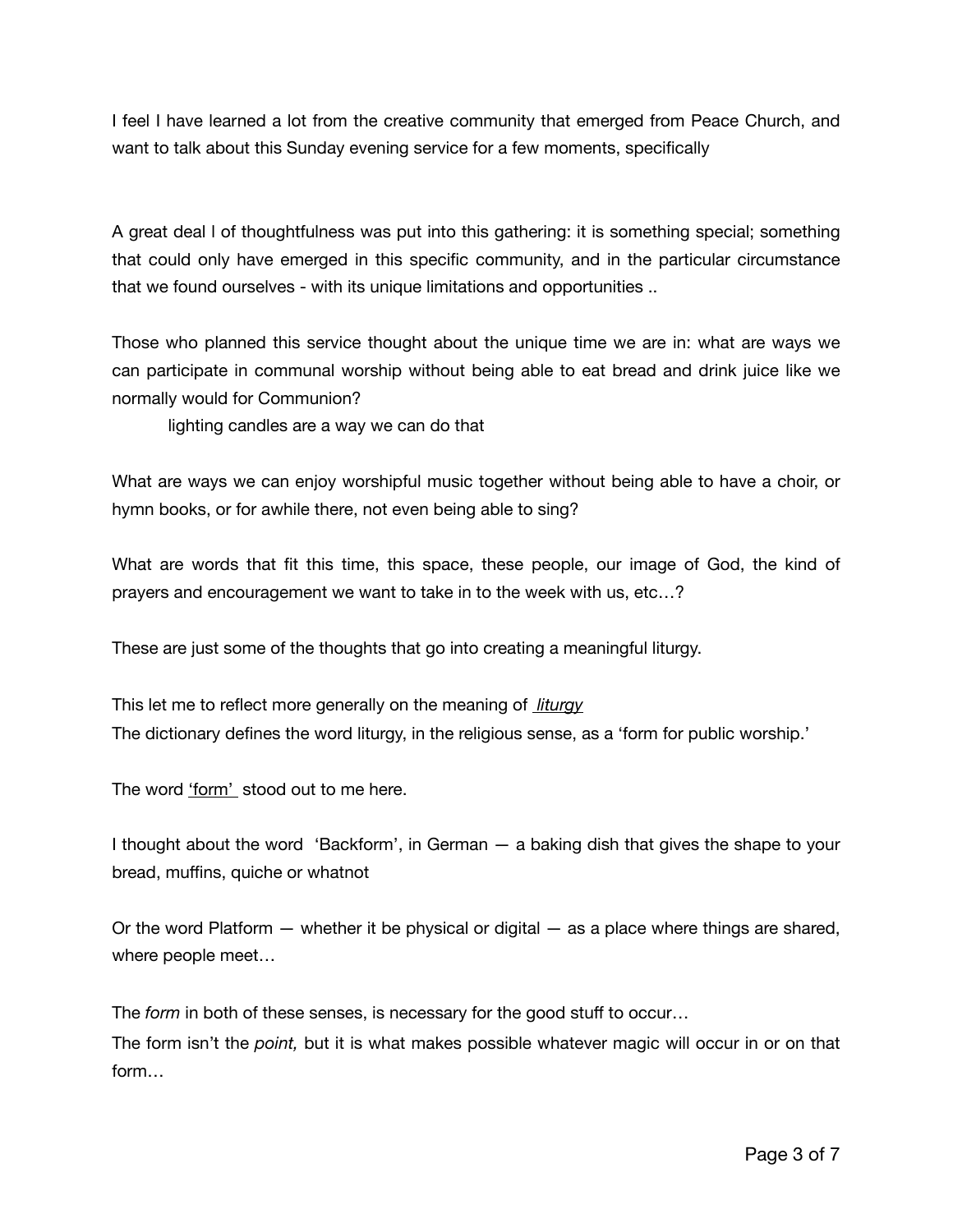It creates the space

When planning a liturgy for a church service there are a range of things that are the 'intended outcome' or the hopes for might emerge if the space is created

- we hope for *encounter with God*.. perhaps through worship, prayer or sacraments
- we hope for a space to worship, maybe lament, maybe praise
- we hope to hear and be changed by the Word of God
- we hope to experience fellowship with others, seeking similar things,
- and more…

The liturgy is created in hopes of facilitating at least some of these things… These goals are how choices about music, rhythms, space, words, images, allotment of time are made

Every church service, whether it considers itself 'liturgical' or not, has a liturgy…

Part of what led me to reflect on these things is a book I am reading with some friends, by Priya Parker, called, *The Art of Gathering.* It isn't about church or written about the Christian life. Actually, it is a book by a professional facilitator and mediator on how to create meaningful gatherings.

She recommends asking yourself, 'what is the purpose of this gathering?' — whether that gathering be a board meeting, a wedding, a book club, a baby shower, a funeral, a birthday party, a networking event, a dinner party… really any time people are *gathered*.'

We, as humans, have a general understanding that we need other humans; it comes naturally to us to herd or gather. That being said, sometimes we fall into patterns in which we gather in certain ways simply because that is how we have always done it, or how other people do it, or it how it is traditionally done. There can be really meaningful aspects to these traditions; but then again, sometimes they have lost their meaning or potency somewhere along the way.

On the other hand, sometimes we *fail* to gather when and how we really need to — because there is not an existing form for it, or it feels to vulnerable, or we are afraid to impose on other people.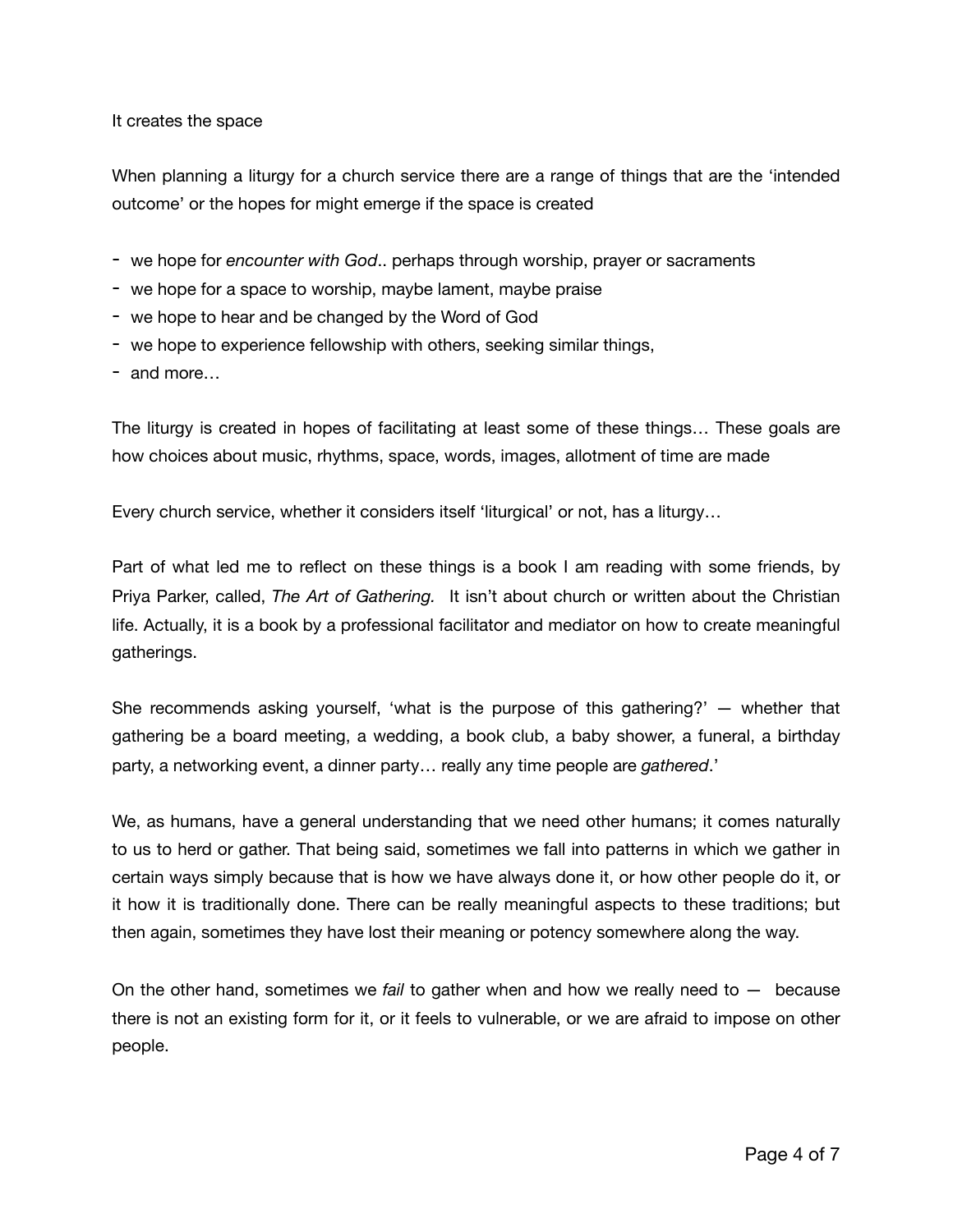Priya Parker says the *purpose* of a gathering should be more than just a category: if it is a book study, the purpose should not not just be 'to study a book', if it is a family reunion, not just to 'reunite family'.. those are categories, not purposes..

It occurred to me, in different language, Priya Parker is talking about *liturgy*, what I'd like to call the '*liturgies of our lives.'*

Our lives are *made up* of rituals, whether we are conscious to them or not. And those rituals, or forms, define what is possible, what even *can* come to be in our day, our family, our gathering.

As my focus today is on gathering in community,

the question I'm posing is:

what is the liturgy of your gathering?

Of course it probably won't be as detailed as a church liturgy, but it still merits some thought, as we spend so much of our lives gathering, and the relationships that these create space to build and sustain are so crucial to our well-being, learning, service in the world, and so on…

Priya Parker is talking about creating the *forms* for the \*magic\* to happen: the creativity, the community, the connection, the celebration… whatever the goal is.

This means digging deeper  $-$  then deeper still  $-$  about why we are meeting, what we hope to result to be.

Then she says, you should "use Purpose as your bouncer"

and eliminate the elements OR even the whole gatherings that don't actually have a real or good purpose…

We have probably all had the experience that ...- maybe after days or weeks in the apartment during lockdown, when you felt so weighed down by overwhelm and discouragement sometimes that walk with a friend, that church service, that Zoom book club… was exactly what you needed. It brought new buoyancy to your life, new hope, new perspective, it gave you the gift of energy to go back to your day-to-day as a better version of yourself.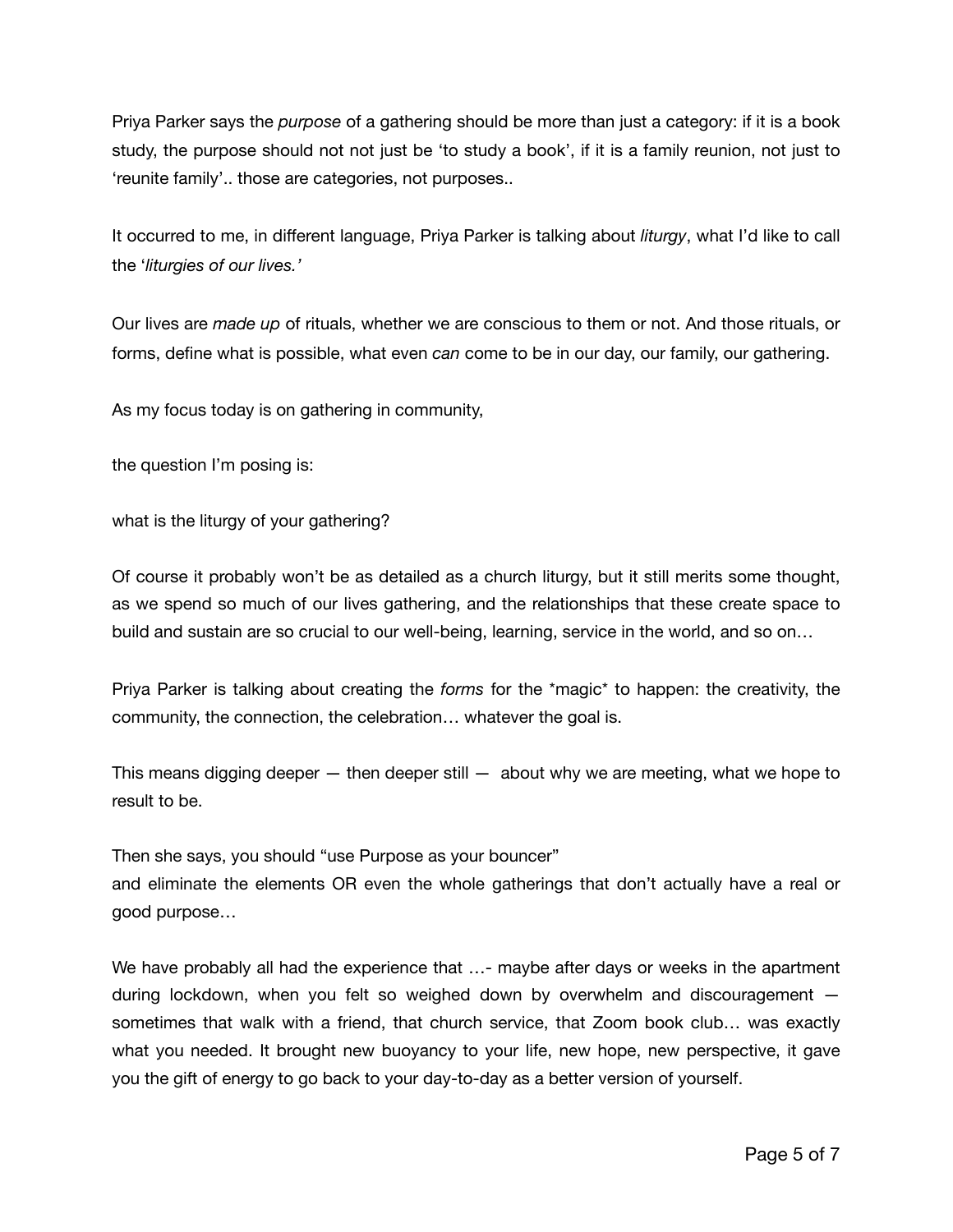I think everyone also knows the experience where the opposite happens,.. the gathering leaves you depleted and unchanged, or no better for it.

Of course giving, serving, even if it is exhausting, is part of the Christian call, but that is not really what I am talking about - I am talking about gathering with the hope of community and connection and encouragement and betterment, and leaving disillusioned

For those here who are planners to begin with… the point here is not planning something to death, or trying to control all our encounters and relationships

No, the point is to leave the old entrapments of what we perceive as normal … to not simply jump back into social life, as things open up again. without reflecting on our whys.. Maybe sometimes less is more here. Less, with purpose… goes further than a lot, without reflection.

There are different purposes for different gatherings, just as different liturgies are planned for different circumstances or parts of the church year.

Nevertheless, I think Hebrews 10:23-25 is a great start in orienting ourselves on the purpose for gathering …

in what we hope for from community

It talks about meeting to *encourage* **one another, and to stir each other up to love and good deeds** 

some English translations also say 'provoke'… or 'spur one another on to' … 'motivate one another to'…

I like the phrase 'stir one another up' to love and good deeds because of how captures the way in which motivating another to love, to be his or her best selves and do good in the world… Is not just a matter of using words, but of many things: sometimes just listening, showing the person you are there and you care, sometimes reminding the person of all the beauty you see in him or her, being a sounding board, or just someone they can be honest with, relax with, reflect with, learn with…

And as Christians, we gather to *remind one another of the hope we have: Hope that He who promises is faithful.*